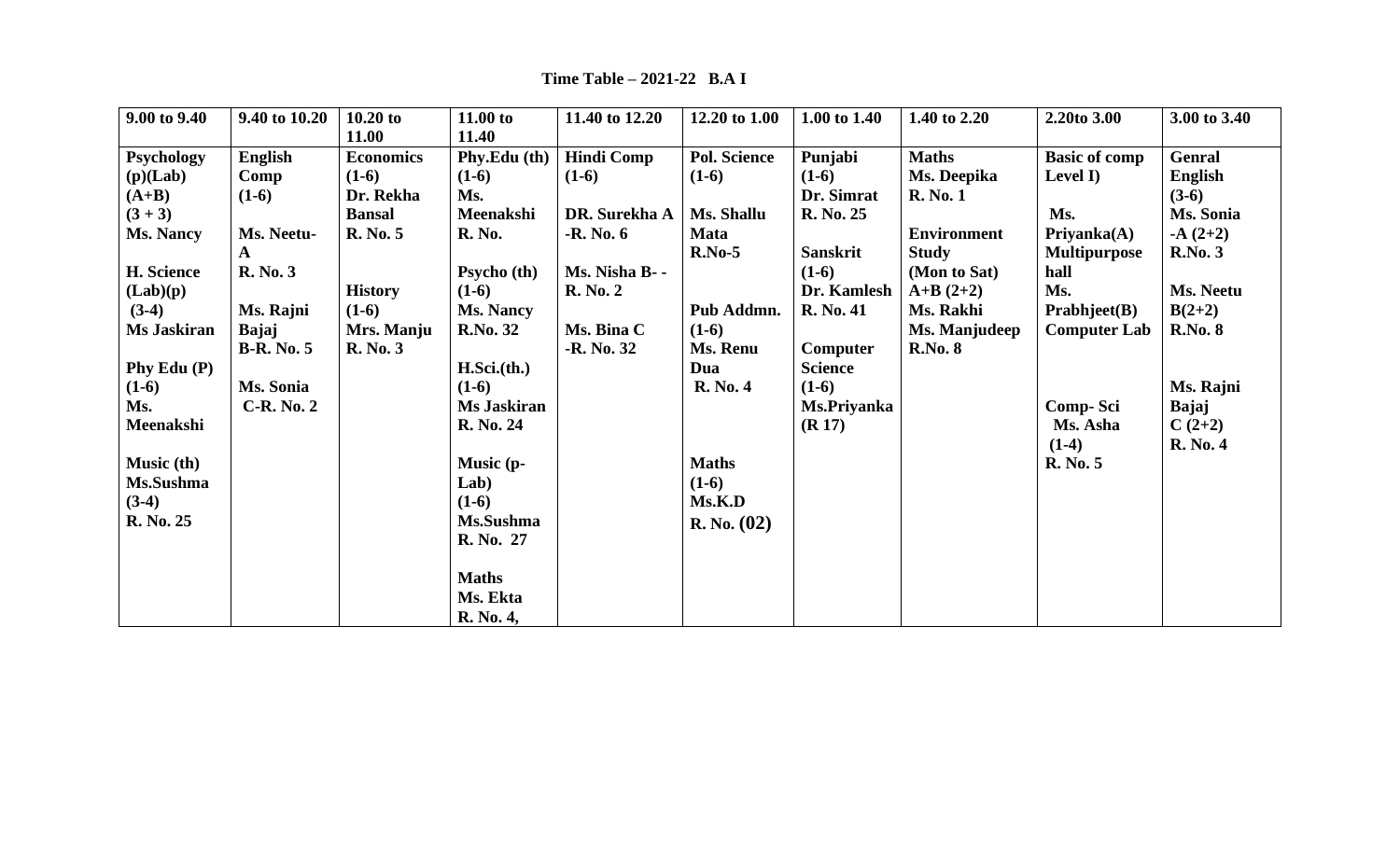| 8.20 to 9.00     | 9.00 to 9.40       | 9.40 to 10.20   | 10.20 to 11.00    | 11.00 to 11.40      | 11.40 to         | 12.20 to 1.00     | 1.00 to 1.40      | 1.40 to 2.20       | 2.20to 3.00      |
|------------------|--------------------|-----------------|-------------------|---------------------|------------------|-------------------|-------------------|--------------------|------------------|
|                  |                    |                 |                   |                     | 12.20            |                   |                   |                    |                  |
| General          | H. Science (p-Lab) | Punjabi         | Hindi             | <b>Pol. Science</b> | <b>Economics</b> | <b>History</b>    | English           | H. Sci.(th.)       | <b>Maths</b>     |
| English          | $(1-2)$            | $(1-6)$         | <b>Compulsory</b> | $(1-6)$             | $(1-6)$          | $(1-6)$           | <b>Compulsory</b> | $(1-6)$            | Ms.Ekta          |
| $(1-4)$          | Ms Jaskiran        | Dr. Simrat Pal  | $(1-6)$           | Ms. Shallu          | Dr. Rekha        | Mrs. Manju        | $(1-6)$           | <b>Ms Jaskiran</b> | R <sub>03</sub>  |
|                  |                    | R. No. 35       |                   | Mata                | <b>Bansal</b>    | <b>R.</b> No. 3   |                   | R. No. 24          |                  |
| Ms. Sonia        | Phy $Edu(P)$       |                 | Ms. Nisha A       | R. No. 5            | R. No.5          |                   | Ms. Neetu- A      |                    |                  |
| $A(2+2)$         | $(1-6)$ Ms.        | <b>Sanskrit</b> | <b>R. No. 2</b>   |                     |                  |                   | R. No. 5          | Music(p)           | Psychology       |
| <b>R.</b> No. 6  | Meenakshi          | $(1-6)$         | Ms. Bina B        | Pub Addmn.          |                  | <b>Psychology</b> |                   | $(1-6)$            | $(p-Lab)$        |
|                  |                    | Dr. Kamlesh     | <b>R. No. 1</b>   | $(1-6)$             |                  | $(p-Lab)$         |                   | Ms.Sushma          | $(C+D)$          |
| Ms. Rajni        | <b>Music (th)</b>  | R. No. (41)     | Ms. Surekha- C    | Ms. Renu Dua        | <b>History</b>   | $(A+B)$           | Ms. Rajni- B      | R. No. 27          | $(3+3)$          |
| Bajaj            | $(1-2)$            |                 | R. No. 14         | Room 17             | $(1-2)$          | <b>Ms. Nancy</b>  | <b>R.</b> No. 3   |                    | <b>Ms. Nancy</b> |
| $B(2+2)$         | Ms.Sushma Negi     | <b>Computer</b> |                   |                     | Mrs.             |                   |                   | Comp-Sci           |                  |
| <b>R. No. 8</b>  | R. No. 25          | <b>Science</b>  |                   | <b>Maths</b>        | Manju            |                   | Ms. Sonia         | <b>Ms.Kiran</b>    |                  |
|                  |                    | $(1-6)$         |                   | $(1-6)$             |                  |                   | $-C$              | <b>R.</b> No. 2    |                  |
| <b>Ms.Neetu</b>  | <b>Maths</b>       | Ms. Asha        |                   | Ms. K.D             |                  |                   | <b>R. No. 2</b>   |                    |                  |
| $C(2+2)$         | Ms.Deepika         | <b>R. No. 1</b> |                   | <b>R. No. 01</b>    |                  |                   |                   | Psycho (th)        |                  |
| <b>R. No. 10</b> | <b>R</b> 03        |                 |                   |                     |                  |                   |                   | $(1-6)$            |                  |
|                  |                    |                 |                   |                     |                  |                   |                   | <b>Ms. Nancy</b>   |                  |
|                  |                    |                 |                   |                     |                  |                   |                   | <b>R. No. 32</b>   |                  |
|                  |                    |                 |                   |                     |                  |                   |                   |                    |                  |
|                  |                    |                 |                   |                     |                  |                   |                   | Phy $Edu(th)$      |                  |
|                  |                    |                 |                   |                     |                  |                   |                   | $(1-6)$            |                  |
|                  |                    |                 |                   |                     |                  |                   |                   | Ms.                |                  |
|                  |                    |                 |                   |                     |                  |                   |                   | Meenakshi          |                  |